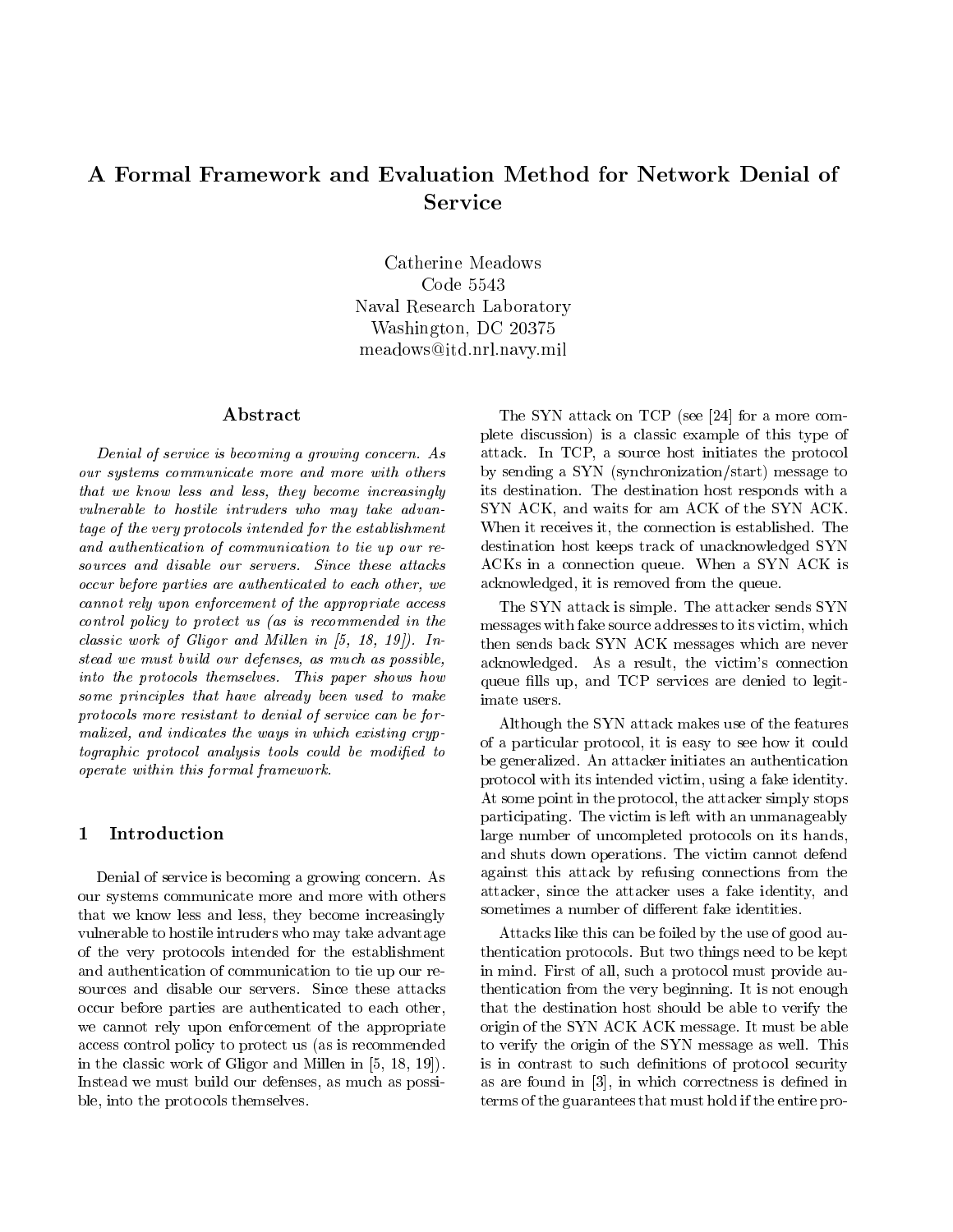| <b>Report Documentation Page</b>                                                                                                                                                                                                                                                                                                                                                                                                                                                                                                                                                                                                                                                                                                                                                                                                                                   |                             |                              |                                                     | Form Approved<br>OMB No. 0704-0188                 |                           |
|--------------------------------------------------------------------------------------------------------------------------------------------------------------------------------------------------------------------------------------------------------------------------------------------------------------------------------------------------------------------------------------------------------------------------------------------------------------------------------------------------------------------------------------------------------------------------------------------------------------------------------------------------------------------------------------------------------------------------------------------------------------------------------------------------------------------------------------------------------------------|-----------------------------|------------------------------|-----------------------------------------------------|----------------------------------------------------|---------------------------|
| Public reporting burden for the collection of information is estimated to average 1 hour per response, including the time for reviewing instructions, searching existing data sources, gathering and<br>maintaining the data needed, and completing and reviewing the collection of information. Send comments regarding this burden estimate or any other aspect of this collection of information,<br>including suggestions for reducing this burden, to Washington Headquarters Services, Directorate for Information Operations and Reports, 1215 Jefferson Davis Highway, Suite 1204, Arlington<br>VA 22202-4302. Respondents should be aware that notwithstanding any other provision of law, no person shall be subject to a penalty for failing to comply with a collection of information if it<br>does not display a currently valid OMB control number. |                             |                              |                                                     |                                                    |                           |
| <b>1. REPORT DATE</b><br>2. REPORT TYPE<br>1999                                                                                                                                                                                                                                                                                                                                                                                                                                                                                                                                                                                                                                                                                                                                                                                                                    |                             |                              | <b>3. DATES COVERED</b><br>00-00-1999 to 00-00-1999 |                                                    |                           |
| <b>4. TITLE AND SUBTITLE</b>                                                                                                                                                                                                                                                                                                                                                                                                                                                                                                                                                                                                                                                                                                                                                                                                                                       |                             |                              |                                                     | 5a. CONTRACT NUMBER                                |                           |
| A Formal Framework and Evaluation Method for Network Denial of<br><b>Service</b>                                                                                                                                                                                                                                                                                                                                                                                                                                                                                                                                                                                                                                                                                                                                                                                   |                             |                              |                                                     | 5b. GRANT NUMBER                                   |                           |
|                                                                                                                                                                                                                                                                                                                                                                                                                                                                                                                                                                                                                                                                                                                                                                                                                                                                    |                             |                              |                                                     | 5c. PROGRAM ELEMENT NUMBER                         |                           |
| 6. AUTHOR(S)                                                                                                                                                                                                                                                                                                                                                                                                                                                                                                                                                                                                                                                                                                                                                                                                                                                       |                             |                              |                                                     | <b>5d. PROJECT NUMBER</b>                          |                           |
|                                                                                                                                                                                                                                                                                                                                                                                                                                                                                                                                                                                                                                                                                                                                                                                                                                                                    |                             |                              |                                                     | <b>5e. TASK NUMBER</b>                             |                           |
|                                                                                                                                                                                                                                                                                                                                                                                                                                                                                                                                                                                                                                                                                                                                                                                                                                                                    |                             |                              |                                                     | 5f. WORK UNIT NUMBER                               |                           |
| 7. PERFORMING ORGANIZATION NAME(S) AND ADDRESS(ES)<br>Naval Research Laboratory, Code 5543, 4555 Overlook Avenue,<br>SW, Washington, DC, 20375                                                                                                                                                                                                                                                                                                                                                                                                                                                                                                                                                                                                                                                                                                                     |                             |                              |                                                     | 8. PERFORMING ORGANIZATION<br><b>REPORT NUMBER</b> |                           |
| 9. SPONSORING/MONITORING AGENCY NAME(S) AND ADDRESS(ES)                                                                                                                                                                                                                                                                                                                                                                                                                                                                                                                                                                                                                                                                                                                                                                                                            |                             |                              |                                                     | 10. SPONSOR/MONITOR'S ACRONYM(S)                   |                           |
|                                                                                                                                                                                                                                                                                                                                                                                                                                                                                                                                                                                                                                                                                                                                                                                                                                                                    |                             |                              |                                                     | <b>11. SPONSOR/MONITOR'S REPORT</b><br>NUMBER(S)   |                           |
| 12. DISTRIBUTION/AVAILABILITY STATEMENT<br>Approved for public release; distribution unlimited                                                                                                                                                                                                                                                                                                                                                                                                                                                                                                                                                                                                                                                                                                                                                                     |                             |                              |                                                     |                                                    |                           |
| <b>13. SUPPLEMENTARY NOTES</b>                                                                                                                                                                                                                                                                                                                                                                                                                                                                                                                                                                                                                                                                                                                                                                                                                                     |                             |                              |                                                     |                                                    |                           |
| 14. ABSTRACT                                                                                                                                                                                                                                                                                                                                                                                                                                                                                                                                                                                                                                                                                                                                                                                                                                                       |                             |                              |                                                     |                                                    |                           |
| <b>15. SUBJECT TERMS</b>                                                                                                                                                                                                                                                                                                                                                                                                                                                                                                                                                                                                                                                                                                                                                                                                                                           |                             |                              |                                                     |                                                    |                           |
| 16. SECURITY CLASSIFICATION OF:<br><b>17. LIMITATION OF</b>                                                                                                                                                                                                                                                                                                                                                                                                                                                                                                                                                                                                                                                                                                                                                                                                        |                             |                              |                                                     | 18. NUMBER                                         | 19a. NAME OF              |
| a. REPORT<br>unclassified                                                                                                                                                                                                                                                                                                                                                                                                                                                                                                                                                                                                                                                                                                                                                                                                                                          | b. ABSTRACT<br>unclassified | c. THIS PAGE<br>unclassified | <b>ABSTRACT</b>                                     | OF PAGES<br>11                                     | <b>RESPONSIBLE PERSON</b> |

**Standard Form 298 (Rev. 8-98)**<br>Prescribed by ANSI Std Z39-18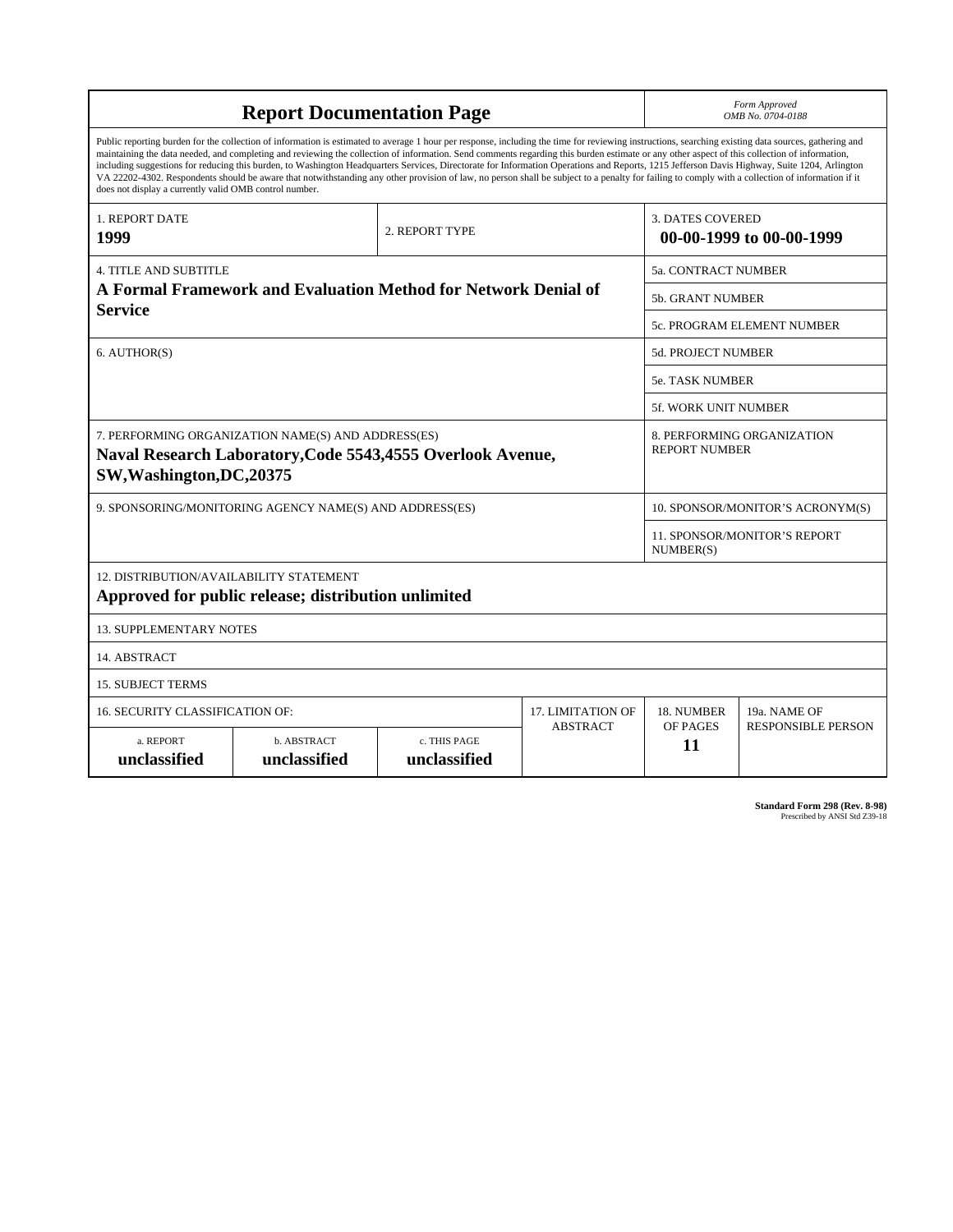tocol completes. Thus the requirements for protection against denial of service appear to be much stronger than usual authentication requirements.

On the other hand, strong authentication itself can be a hook for denial of service attacks, since the mechanisms used to provide it are computationally intense. For example, suppose that the SYN message was protected by a digital signature. An attacker could send a number of bogus SYN messages with incorrect signatures, and the victim would use up its resources in verifying the signatures instead of in storing the SYN messages in the connection queue. The results, how ever, would be similar.

The approach that has been taken to resolve these con
icting requirements has been to use weak authentication when the protocol is initiated, but stronger authentication as it completes. Thus the protocol provides protection against a weak attacker in its initial stages without leaving itself vulnerable to denial of service attacks that take advantage of strong authentication, while still ultimately protecting the protocol against spoofing by a strong attacker. This does not leave the protocol completely invulnerable against a denial of service attack by a strong opponent, but it means that that opponent will have to work much harder, having first to break the weak authentication mechanisms.

A classic example of this approach is offered by Photuris [10]. A Photuris exchange begins with an interchange of cookies. A cookie is a unique nonce computed from the names of the sending and receiving parties and local secret information available only to the sender. Thus only the sender can origniate a cookie that it will accept, and only the originator of a cookie can verify that is genuine. Also, the cookie generation and verification methods are required to be fast, to make them less vulnerable to denial of service attacks. After initiator and responder exchange cookies, both cookies are included in all further messages. When either party receives a message, it first verifies the cookie. With this it gets the assurance that the message must have been sent after the cookie was generated, and by someone who was able to see the cookie. Thus the receiver knows that, if no intruder with the capability to generate new messages out of recent messages is present, then the message is genuine. Once this level of assurance is attained, the receiver performs the rest of the verication to achieve a higher degree of assurance.

Cookies provide an add-on that can be used to make an existing protocol more resistant to denial of service. But it is also possible to use these same principals as the basis for the design of an entire protocol. This is what is done by Kent et al. in [11], in which a protocol is developed that uses signed Lamport hash chains [13] to play the role of cookies in providing the weak authentication, while digital signatures are used to provide the strong authentication. Since the hash chains are precomputed and pre-authenticated, a member of the chain can be inserted in a signed message without having to include an initial cookie exchange in the protocol. Thus the participants gain the weak assurance without having to include a pair of cookie exchange messages in each instance of the protocol. The strong assurance can then be gained within the same message by verifying the digital signature. A separate protocol is needed to set up the hash chains, but this needs to executed much less often.

As we can see, the assurance offered by these protocols can increase in two ways. First of all, it can increase monotonically as each message is sent. In the cookie exchange, the receiver of a cookie has no way of verifying that the cookie it receives is genuine, so no assurance is offered at this stage. As the remaining messages are received and veried, however, the amount of assurance increases. The other way in which the assurance can increase is as a message is verified, as in [11], in which all messages are both signed and include a chained hash. When a party receives a message, it can verify the chained hash to determine its freshness; then it can verify the digital signature to determine that the message is not only recent but authentic.

The level of difficulty of the protocol execution also increases with the level of assurance. The cookie exchanges in Photuris proceed with a very low degree of assurance; however, cookie generation is intended to be cheap, so the risk to denial of service is lessened. But the protection against denial of service provided by including cookies in the later messages is somewhat higher, and it gives the receivers of the messages the confidence necessary to proceed to the next, more expensive stage of the authentication. Likewise for the protocol in [11], verification of chained hashes is cheap compared to signature verification.

We see that the type of assurance we must attempt to gain here is somewhat different from that the type of results that we attempt to prove to show that a protocol satisfies its authentication goals. For an authentication protocol, we generally only need to prove that its requirements are satisfied when the protocol completes. Moreover, we attempt to prove that the protocol is sound against the attacks of a uniformly strong intruder. But in order to prove that a protocol is secure against denial of service attacks, we must show that it satisfies the necessary properties at each step of the way. Moreover, the assumptions about the intruder's strengths that we consider may vary as the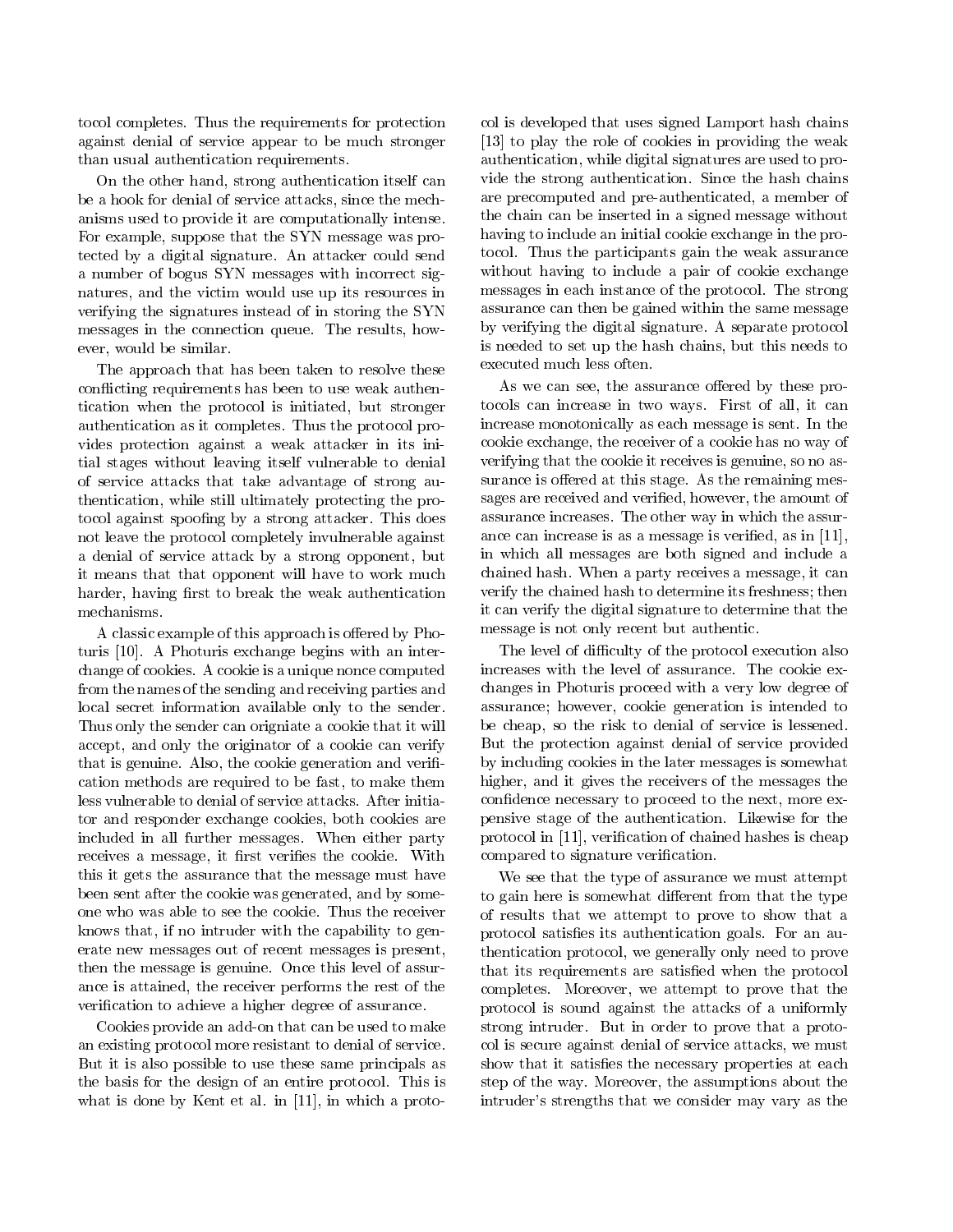protocol proceeds.

Thus the process of assuring that a protocol is secure against denial of service is potentially much more complex than the problem of assuring that a protocol satisfies its authentication requirements. However, the underlying process, showing that certain authentication goals are achieved in the face of attack by an intruder who possesses certain capabilities, is similar to that used to show that a protocol satisfies its authentication requirements. Thus it should be possible to apply many of the tools and techniques that have been developed for the verification of authentication properties to the analysis of denial of service. In this paper we provide a framework for evaluating a protocol for resistance to denial of service attacks in a way that is intended to allow us to make maximal use of these tools.

The remainder of the paper is organized as follows. In Section 2 we motivate and present the framework. In Section 3 we apply the framework to an example. In Section 4 we discuss the ways in which existing security protocol analysis tools and methods could be modied to verify protocols within this framework.

### $\overline{2}$ The Framework

Our construction of the framework begins with the observation that any point at which during a protocol execution at which a responder may accept a bogus message as genuine could be used to launch a denial of service attack. If a bogus initial message could be accepted as genuine, an attack such as the SYN attack would be possible, in which the target wastes its resources storing and responding to bogus messages. If a bogus intermediate message is accepted, this could cause the target to waste even more of its resources to get to that point in the protocol. Finally, if a bogus final message is accepted as genuine, this could give rise to a particularly insidious denial of service attack in which a principal believes that it has been provided a service (e.g. a key shared with another party) when in fact this service was not provided. We will refer to these types of attacks as *service spoofing* attacks. Similar concerns exist for the case of the initiator, although these are not as strong here, since a denial of service attack would in most cases require the initiator to initiate a large number of protocols, which the attacker then subverts. This is not impossible, but it is not certainly not as likely as the attacker initiating a large number of protocols.

The fact that a certain degree of guarantee must be achieved at each step of the way naturally leads us to Gong and Syverson's concept of fail-stop protocols [7]. Briefly, a protocol is fail-stop if any bogus message (that is, a replay or a message manufactured by the intruder) can be detected, and the protocol halts upon detection.

Fail-stop protocols have some of the desirable features of a denial-of-service-resistant protocol. How ever, in order to achieve the fail-stop property, they must make use of strong authentication right from the beginning. This makes fail-stop protocols potentially vulnerable to denial of service attacks in which the target is forced to use up resources verifying bogus messages. Thus we need to modify our concept of fail-stop in order to make it applicable to our needs. However, we will do so in the manner we suggested earlier in this paper, by modifying our notion of an intruder's capability.

# **2.1 Alice-and-Bob Specifications and Causal Sequencing**

In this paper we will be making use of the popular "Alice-and-Bob" specification style. This has been criticized as confusing the description of what should happen with what actually does happen [6]. But in this case, a description of what does happen which can be made to correspond to a description of what should happen is exactly what we want, so much so that we are led to a formal definition of what we will call annotated Alice-and-Bob specifications.

**Definition 1** An Alice-and-Bob specification is a sequence of statements of the form  $A \rightarrow B : M$  where A and B are processes and M is a message.

Since we are interested in how messages are processed, as well as what messages are sent, we need to annotate our Alice-and-Bob specications to include message processing steps.

**Definition 2** An annotated Alice-and-Bob specification is a sequence of statements of the form  $A \rightarrow B$ :  $T_1, ..., T_k \parallel M \parallel O_1, ..., O_n$  where A and B are processes, M is a message, and  $T_1, ..., T_k$  and  $O_1, ..., O_n$ are sequences of operations performed by A and B, respectively.

The sequence  $T_1, ..., T_k$  preceding the message in an annotated Alice-and-Bob specification represents the sequence of operations performed by A in producing M, while the sequence  $O_1, ..., O_n$  represents the sequence of operations performed by B in processing and verifying  $M$ . We now look at the make-up of a line in an Alice-and-Bob protocol more closely.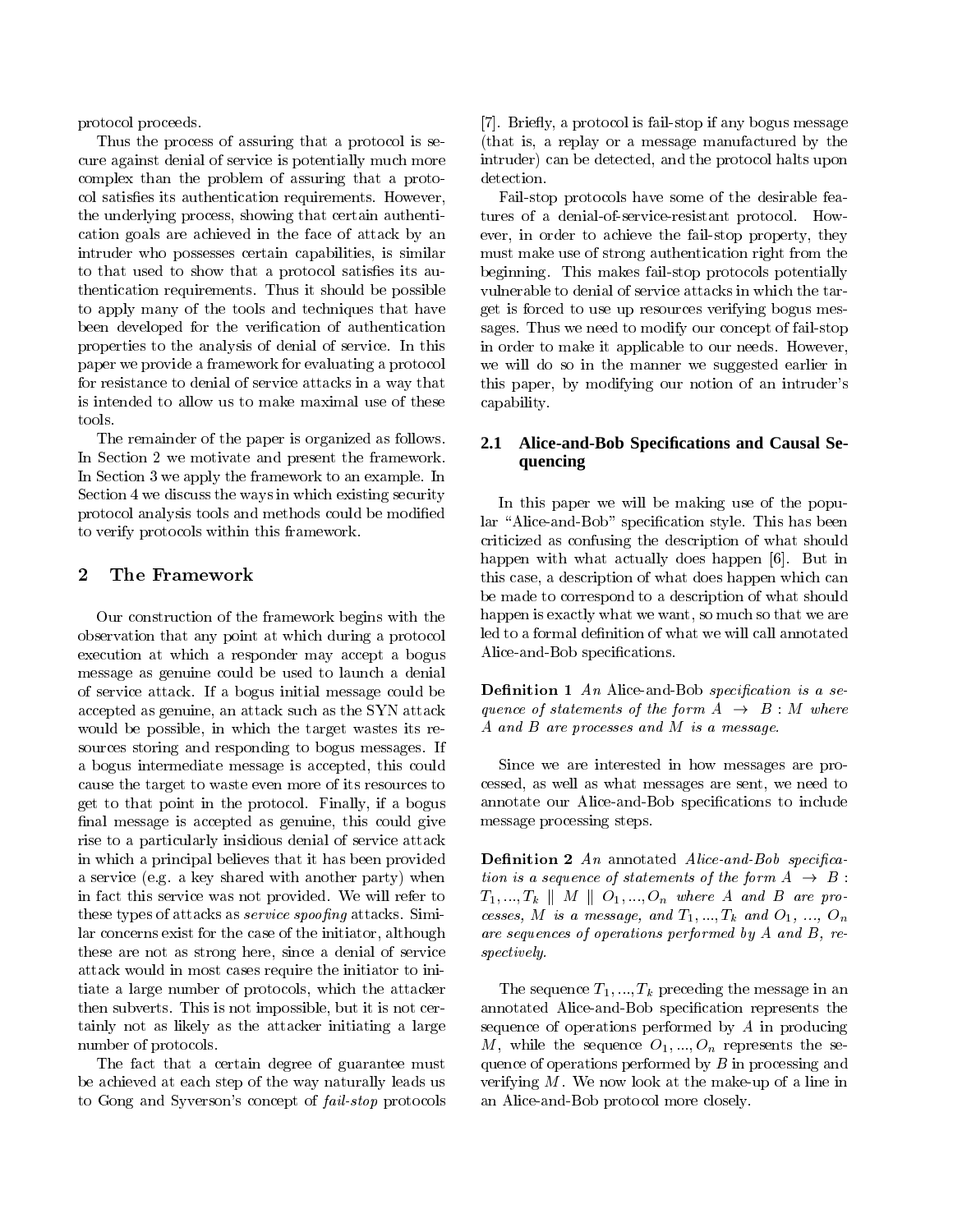**Definition 3** Let  $L = A \rightarrow B : T_1, ..., T_k \parallel M$  $\parallel$   $O_1, ..., O_n$  be a line in an annotated Alice-and-Bob specification. We say that  $X$  is an event occurring in  $L$  *if* 

1. X is one of the  $T_i$  or  $O_i$ , or;

2.  $X$  is  $'A$  sends  $M$  to  $B$  or  $'B$  receives  $M$  from  $A$ .

We say that the events  $T_1, ..., T_k$  and  $'A$  sends M to  $B'$  occur at A and the events 'B receives M from A'.  $O_1, ..., O_n$  occur at B. There are two types of events: normal events and verification events *(also called veri*fication operations). Normal events can occur at either sender or receiver, and have only one outcome : success. Verication events occur only at the receiver. A verication operation can have two outcomes, success or failure. If the operation succeeds, then B engages in the next event in  $L$ ; if the operation fails,  $B$  stops does not engage in the next event, and stops participating in the protocol. We also attach at the end of each line a special event called an accept event which describes  $B$ 's deciding to proceed with the protocol after successfully verifying a message.

For example, consider the case in which A computes a digital signature over B's name and a nonce, and sends the result to  $B$ , together with its own name and B's. The resulting annotated specification would look like this:

 $A \rightarrow B$ :

 $computenone<sub>1</sub>, storenone<sub>1</sub>, storename<sub>1</sub>, sign<sub>1</sub>$  $A, B, S_A(B, N_A))$ 

 $checkname_2$ , storenonce<sub>2</sub>, storename<sub>2</sub>, checksig<sub>1</sub>,  $accept_1$ 

where *computenonce* denotes A's computing a nonce, storenonce and storename denote A (respectively,  $B$ )s storing its nonce and  $B$ 's (respectively,  $A$ 's), name for future reference, sign denotes A's computing a digital signature, checkname denotes the checking for the presence of B's name, and checksig denotes the checking of A's digital signature.

We now want to use our annotated Alice-and-Bob specifications to help us give our requirements for a cryptographic protocol. For this, as in [7], we use a notion very similar to Lamport's notion of causallyprecedes [12]. The only difference between our notion and Lamport's is that Lamport was dealing with a situation in which, although messages could be delayed or lost, they were not spoofed, redirected, or altered by a hostile intruder. Thus, Lamport used the notion of causally-before to describe what actually happened in his environment, while we will merely use it to describe what we would like to happen in our environment.

For motivation, we first give Lamport's definition:

**Definition 4** Let  $S$  be a system of distributed processes that communicate by sending messages. Let E be a temporally ordered sequence of events in  $S$ , where E consists of internal events, sending of messages, and receiving of messages. If a and b are two events from  $E$ , then b is causally-after a if:

- 1. a and b occur at the same process, and a precedes  $b$ ;
- 2. a is the sending of a message by one process, and b is the receiving of the same message by another process, or;
- 3. there is an event c such that c is causally-after  $\alpha$ and  $b$  is causally-after  $c$ .

We say that  $E_1$  is causally-after  $E_2$  if  $E_2$  causallyprecedes  $E_1$ .

We note that notions very similar to Lamport's have found fruitful application in the analysis of cryptographic protocols, most notably in the denition of strand spaces [4]. However, for our purposes, we will need something a little different. An Alice-and-Bob specication of a cryptographic protocol can be thought of as giving of a requirements specication in terms of what events should causally-precede others. We thus define *desirably-precedes* (or *desirably-after*), as follows:

- **Definition 5** 1. If  $A \rightarrow B : R_1, ..., R_m \parallel M \parallel$  $O_1, \ldots, O_n$  appears then the event in which B receives M desirably-precedes any of the  $O_i$ , and  $O_i$ desirably-precedes any of the  $O_j$  for which  $i < j$ ;
	- 2. If  $A \rightarrow B: R_1, ..., R_m \parallel M \parallel O_1, ..., O_n$  appears then any  $R_i$  desirably-precedes the event in which A sends  $M$  and  $R_i$  desirably-precedes any of the  $R_i$  whenever  $i < j$ ;
	- 3. If  $A \rightarrow B : R_1, ..., R_m \parallel M \parallel O_1, ..., O_n$  precedes  $B \rightarrow Y : S_1, ..., S_p \parallel N \parallel T_1, ..., T_k$  then  $O_n$ desirably-precedes  $S_1$ ;
- 4. If  $A \rightarrow B: R_1, ..., R_m \parallel M \parallel O_1, ..., O_n$  appears then the event in which A sends M to B desirablyprecedes the event in which B receives M from A, and;
- 5. If  $E_1$  desirably-precedes  $E_2$  and  $E_2$  desirablyprecedes  $\mathbf{E_3}$  then  $\mathbf{E_1}$  desirably-precedes  $\mathbf{E_3}$ .

Note that our definition of desirably-precedes assumes that a principal will not start creating a message it wants to send until it has finished processing all relevant messages it has received. This assumption is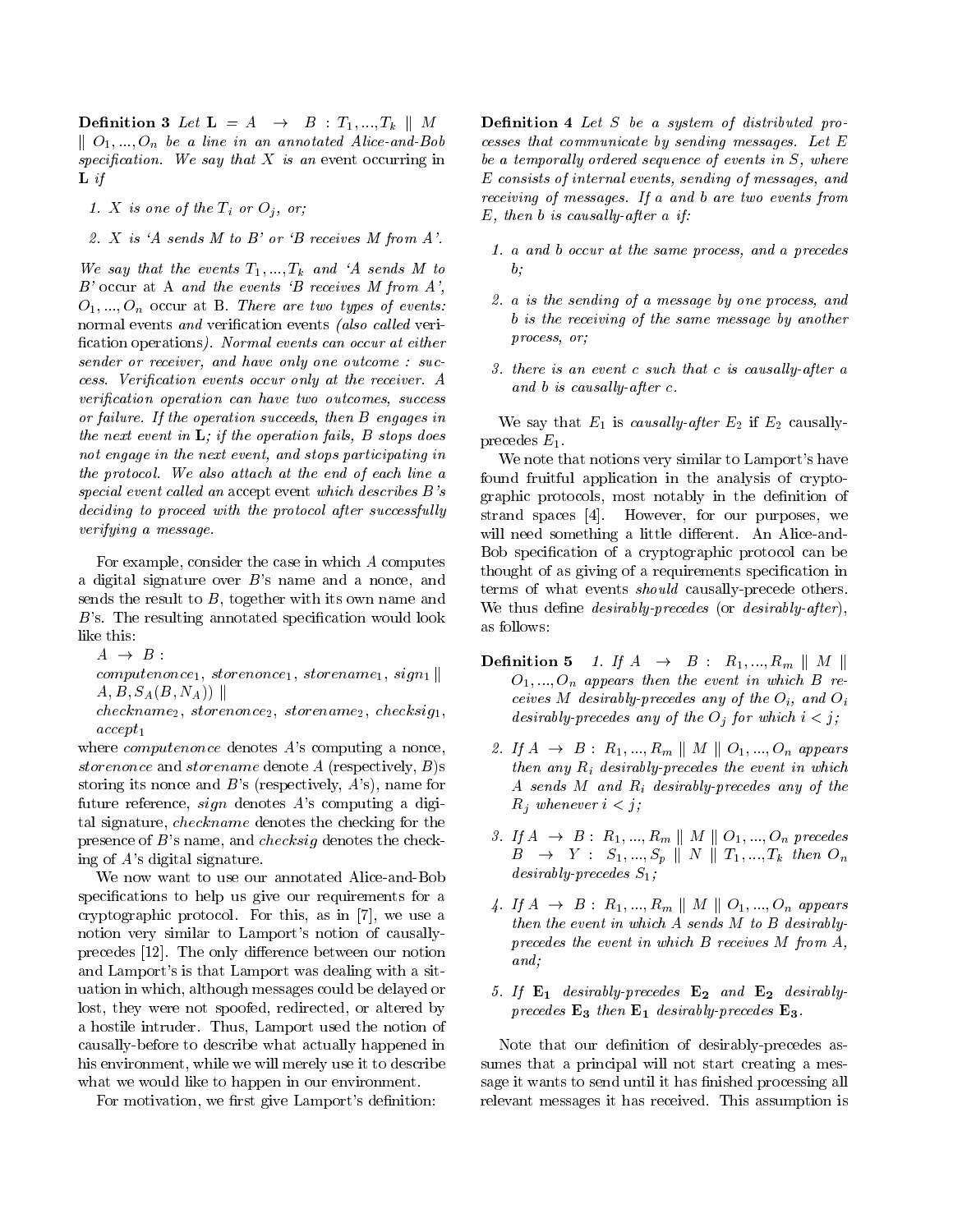reasonable when we are attempting to avoid denial of service attacks : a principal should not risk wasting resources on creating a message until it has veried that the messages it has received are genuine.

## **2.2 Fail-Stop Protocols**

A fail-stop protocol is one that provides a certain degree of security against attack. Thus, in order to de fine a fail-stop protocol, we need first to say what an attack is. But an attack describes a behavior of the implemented protocol that deviates from its requirements. An Alice-and-Bob specification describes the desired behavior very well; what we need to supply as well the derivation of an implementation of a protocol from an Alice-and-Bob specification as follows. This will allow us to make clear the difference between actual and required behavior.

**Definition 6** An implementation of an Alice-and-Bob specification is a set of programs, one for each participant in the protocol. We say that the program corresponding to A implements A and refer to it at  $Pr(A)$ . Multiple copies of this program can exist and can be running on behalf of different principals.  $Pr(A)$  has the following properties:

- 1. For each instance of  $A \rightarrow B : R_1, ..., R_m \parallel M \parallel$  $O_1, ..., O_n$  in the protocol there are corresponding portion of  $\Pr(A)$  describing A performing the operations  $R_1, \ldots, R_m$  and sending the resulting message to B. When we can avoid confusion, we will refer to these as  $\Pr(A)/A \rightarrow B : M$  and  $\Pr(A)/R_i$ .
- 2. For each instance of  $C \rightarrow A: R_1, ..., R_m$  $\parallel$  M  $\parallel$  O<sub>1</sub>, ..., O<sub>n</sub>, there are corresponding portions of  $Pr(A)$  describing A receiving a message. performing the operations  $O_1, ..., O_n$  on a received message, and halting if any of the verification operations fail. When we can avoid confusion, we will refer to these as  $\Pr(A)/B \rightarrow A : M$  and  $\Pr(A)/O_i$ .
- 3. If both  $E_1$  and  $E_2$  occur at A, and  $E_1$  desirablyprecedes  $E_2$ , then  $Pr(A)/E_1$  always executes before  $Pr(A)/E_2$ .

We do not go any further into describing a procedure for deriving implementations from annotated Alice-and-Bob specications, but we note that a number of tools, such as Casper [16] and the CAPSL-to-NRL translator [1] already exist that provide such a functionality by translating high-level Alice-and-Bobstyle specications into process algebra and state machine specifications.

**Definition 7** We say that the event  $B$  receives  $M$ from A in a cryptographic protocol has occurred if the program fragment  $\Pr(B)/A \rightarrow B : M$  has executed successfully. We say that  $M$  has been interfered with if the event B receives M from A occurs but some event desirably-preceding it did not.

Note that the fact that  $B$  receives  $M$  from  $A$  occurs does not mean the B actually received M from A or anyone else. It simply means that  $B$  received a message at the point at which it was expecting the message M, and it is ready to perform a set of tests to determine whether the message was genuinely  $M$ . Thus although we use the term "interfered with" to be consistent with the language in [7], we note that it covers not only messages that were tampered with, but fake messages generated by an intruder.

We are now ready for the definition of fail-stop from [7], modied slightly to take into account our slightly different definition of an event.

Definition 8 An Alice-and-Bob specification of a cryptographic protocol is fail-stop if, whenever a message is interfered with, then no accept event desirablyafter the receiving of that message will occur.

We have as yet said nothing yet about our assumptions about an intruder's capabilities. In most of the literature on cryptographic protocol analysis, the assumptions that are made about what an intruder can do are the same. An intruder is assumed to be able to read all traffic, delete and modify traffic, have access to system operations such as the encryption functions used, to be in collusion with some legitimate users of the system, and possibly have access to compromised session keys and other secrets from previous executions of the protocol. In our case, of course, we are interested in intruders with different capabilities:

**Definition 9** We define an intruder action to be an event engaged in by an intruder that affects messages received by legitimate participants in a protocol. We de fine an intruder capability to be a set of actions available to an intruder, partially ordered by set inclusion.

We do not list the types of capabilities available to the intruder, since at this point we do not want to limit ourselves. However, examples would include such cases as an intruder who could send messages but not read messages that were not addressed to it, an intruder who could send and read messages but not block messages, an intruder who could send, read, and block messages, but could not replace the blocked messages with other messages in real time, and so forth. We might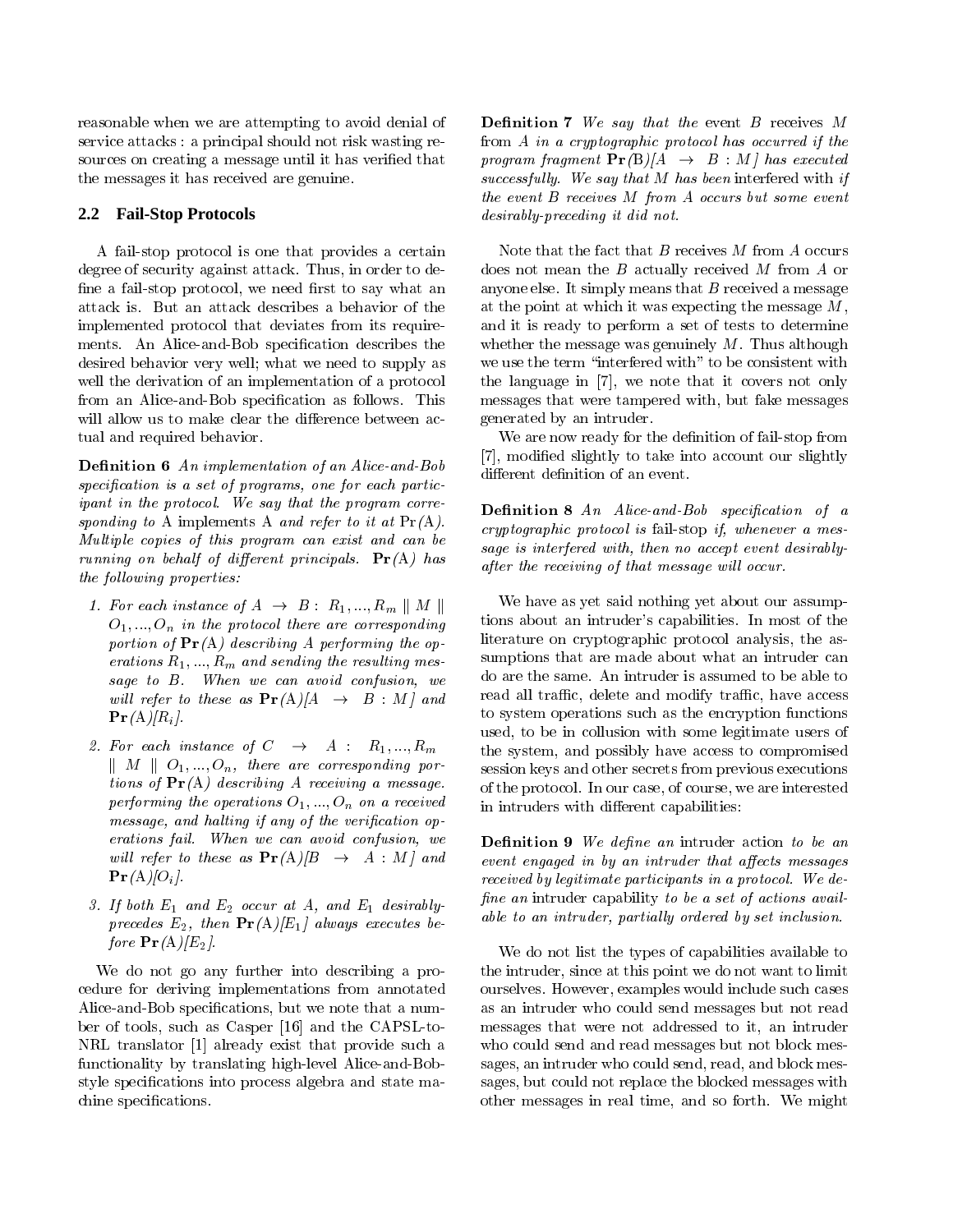also want to include actions outside the usual intruder model, such as the ability to break certain classes of cryptosystems.

Definition  $10$  Let, be a function from the set of  $events\ defined\ by\ an\ annotated\ Alice-and-Bob\ specific\$ cation P to a set of intruder capabilities. We refer to , as an intruder capability function. We say that  $P$ is fail-stop with respect to, if, for each event  $E$  in the system, if an intruder of capability,  $(E)$  interferes with any message desirably-causally-preceding  $E$ , then neither  $E$  nor any events desirably-after  $E$  will occur.

The idea behind an intruder capability function is that, for each accept event  $E$ , an intruder of capability ,  $(E)$  should not be able to cause E to occur by using its capabilities to manipulate the system.

If we set  $(E)$  to be the usual intruder capability whenever  $E$  is an accept event, and the null capability for all other events, then the reader can verify that our definition of fail-stop is equivalent to Gong and Syverson's. In the case of denial of service, though, we may want, to be gradually increasing with respect to final verification events. For example, in the Photuris protocol, the intruder capability associated with the first accept events, which only concern the cookie exchange, would be the ability to read and block messages, but nothing else, while the intruder capability associated with the later events is greater. We would also want, to be gradually increasing with respect to any sequence of verication events on a single line of an annotated Alice-and-Bob specification, since the amount of assurance gained after each check done on a single message should increase the confidence in that message.

Intruder capability functions tell us only half the story, however. We also need a way of calculating the expense of executing each protocol step. In order to do this, we need to define a cost function.

**Definition 11** A cost set  $C$  is a partially ordered set with partial order  $\lt$  together with a function  $+$  from  $C$ - <sup>C</sup> to <sup>C</sup> such that + is associative and commutative, and  $x + y > max(x, y)$ , along with an zero element 0 such that  $x = 0 + x = x + 0$ , for all x in C.

Examples of cost could be things like time or money, in which case  $+$  is simple addition. Or it could be a rough estimate such as a division into "easy" or "hard," in which case  $x + y$  is simply the maximum of x and  $y$ . In general, we would expect the cost of a verification event to express the expense of performing the verication, the cost of sending a message to express the expense involved in preparing that message, and the cost of accepting a message (that is, the cost of a

final accept event) to be the cost of performing all the verification steps on that message, as well as the cost of sending the next message, if any.

**Definition 12** A function  $\delta$  from the set of events defined by an annotated Alice-and-Bob specification  $P$  to a cost set  $C$  which is  $\theta$  on the accept events is called an event cost function.

We now define two functions based on cost functions. One describes the cost of processing a single message in a protocol. The other describes the cost of a principal's reaching a given point in the protocol.

Definition 13 Let P be an annotated Alice-and-Bob protocol, let C be a cost set, and let  $\delta$  be an event cost function defined on  $P$  and  $C$ . We define the message acceptance cost function associated with  $\delta$  to be the function of on events following the receipt of a message as follows:

If the line  $A \rightarrow B: O_1, \dots O_k \parallel M \parallel V_1, \dots, V_n$ appears in P, then for each event  $V_i$ :

$$
\delta'(V_j) = \delta(V_1) + \ldots + \delta(V_j).
$$

We define the protocol engagement cost function associated with  $\delta$  to be the function  $\Delta$  defined on accept events as follows:

If the line  $A \rightarrow B: O_1, \ldots O_k \parallel M \parallel V_1, \ldots, V_n$ appears in the protocol, where  $V_n$  is the accept event, then:

- 1. If there are no lines  $B \rightarrow X: O'_1, \dots O'_k \parallel M'$  $\parallel V_1',...,V_n'$  such that  $V_n$  immediately desirablyprecedes  $O_1'$ , then  $\Delta(V_n)$  is the sum of all the costs of all operations occurring at  $B$  desirably-preceding  $V_n$ ;
- 2. If there is a line  $B \rightarrow X : O'_1, \dots O'_k \parallel M'$  $\parallel$   $V'_1, ..., V'_n$  such that  $V_n$  immediately desirablyprecedes  $O'_1$ , then  $\Delta(V_n)$  is the sum of the costs of all operations occurring at  $B$  desirably-preceding  $V_n$ , plus the sum of the costs of the  $O_i',$ .

Thus the message acceptance cost represents the cost of reaching a certain point in accepting a message, while the protocol engagement cost represents the total cost of accepting a message in terms of both the cost of processing it and the costs of any events that are necessarily engaged in as a result of accepting the message.

Our construction of message acceptance and protocol engagement costs reflects two ways in which denial of service attacks can proceed. One is by sending a principal a bogus message at any point in the protocol, and having the victim waste resources processing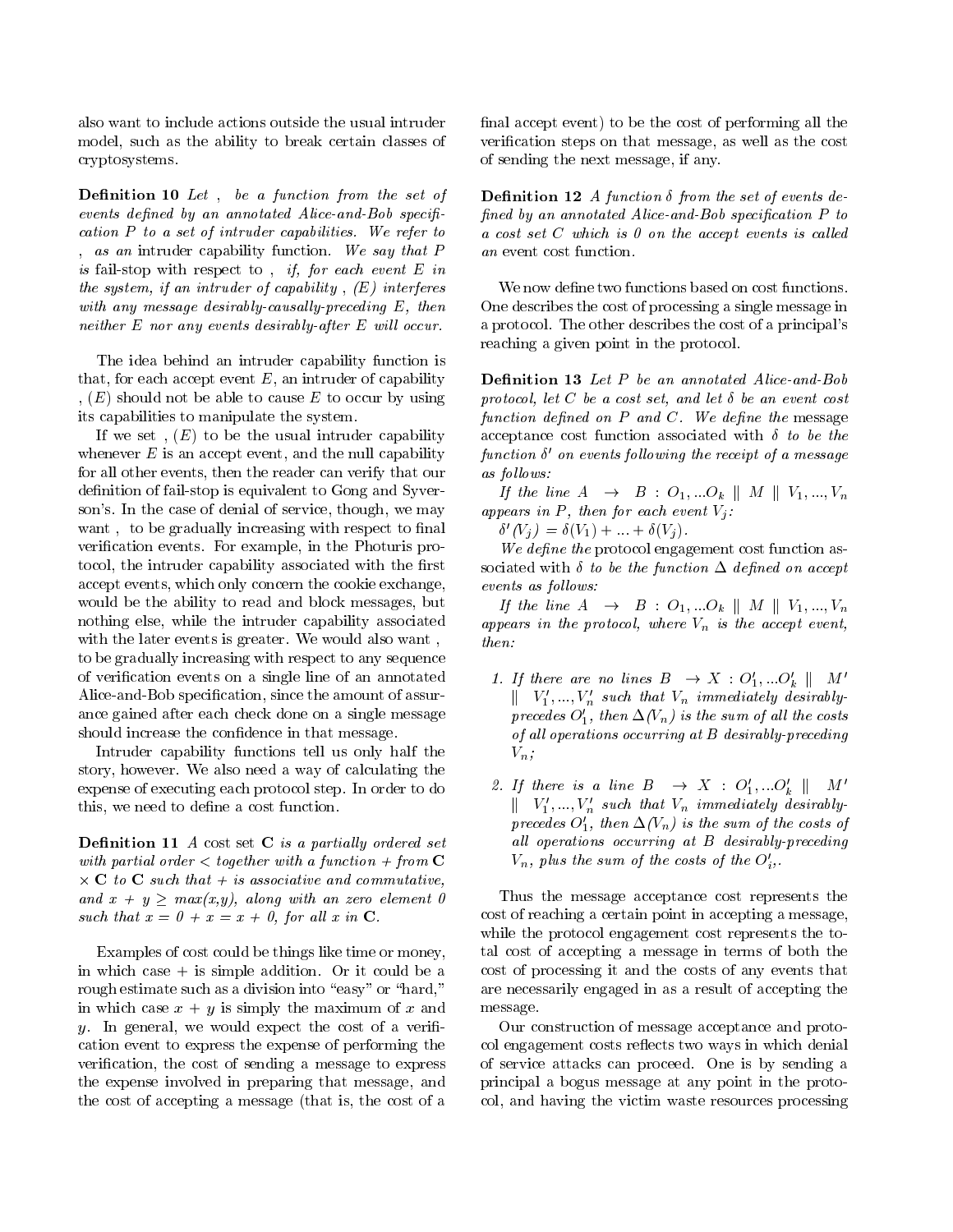it. This is protected against by performing the relatively cheap verification events first upon receiving a message, and should be reflected in the message acceptance costs. In particular, we would like the costs to start out cheap, and only become more expensive towards the end of the message. The other is to persuade a principal to waste resources participating in a bogus instance of the protocol; this can be defended against by performing cheap verification and computation events early in the protocol, and should be re flected in the protocol engagement costs.

We are now ready to relate cost and intruder capability functions.

**Definition 14** Let  $C$  be a cost set and  $G$  an intruder capability set. We define a tolerance relation defined by a protocol designer to be the subset of C - and C - and C - and C - and C - and C - and C - and C - and C sisting of all pairs  $(c,g)$  such that the protocol designer 3 is willing to tolerate a situation in which an effort of cost c that provides security against an intruder of ca $p$ avinty  $q$  vat no greater. We say that (c, $q$ ), is within the tolerance relation if there is a  $(c,g)$  in the relation such that  $c \leq c$  and  $q \geq q$ .

We do not put any constraints on the tolerance relation, since we believe it may vary from situation to situation.

We can now describe the procedure for evaluating whether or not a protocol is secure against denial of service using the following steps:

- 1. Decide what your cost function is, and what you assume the various capabilities of the intruder can be.
- 2. Decide what your tolerance relation is: how much are you willing to spend to provide a certain level of security, and how much insecurity are you willing to put up with given a certain amount of cost?
- 3. Calculate an intruder capability function, such that:

a) If  $E_1$  is an event immediately preceding a verification event  $E_2$ , in a line of a protocol, then  $(0, (E_2), (E_1))$  is in the tolerance relation. This means, that, if  $M$  is the message received in the  $\qquad_0$ line in which  $E_1$  and  $E_2$  appear, the cost of getting to the point where  $E_2$  succeeds or fails is  $\sigma(E_2)$ , and no intruder of capability,  $(E_1)$  will have been able to successfully interfere with  $M$  after  $E_1$  has finished executing.

b) If E is an accept event, then  $(\Delta(E),E)$  is in the tolerance relation.

4. Verify that the protocol is fail-stop with respect to .

Note that Step 3a) allows us to reason about the ability of a protocol to prevent an intruder from mounting a denial-of-service attack by causing a legitimate principal to waste resources processing a message before it has been able to verify that it could not have been spoofed by an intruder of a certain capability. Step 3b) allows us to reason about the ability of a protocol to prevent an intruder from mounting a denial-ofservice attack by causing a legitimate principal to waste resources participating in a protocol up to receiving a particular message and responding to it, before it has been able to verify that that message could not have been spoofed by an intruder of a certain capability.

# Example: The Station-to-Station Protocol

In this section we show how we can apply our frame work to the Station to Station protocol of Diffie, van Oorschot, and Wiener. This protocol was designed with message economy rather than denial of service in mind, so, not surprisingly, it turns out not to meet the demands of our framework. However, the frame work can help us identify areas of weakness and suggest possible improvements from the denial of service perspective.

The protocol uses Diffie-Hellman for key generation and digital signatures for authentication. It in volves a number of different operations, to which we assign costs as follows: exponentiation over a finite field during the protocol execution (expensive), represented by  $exp$ , exponentiation over a finite field which can be precomputed (medium), represented by preexp, computation and verication of digital signatures (expensive), represented by sign and checksig, single key encryption and decryption (medium), represented by encrypt and decrypt, checking for the presence of names and retrieving nonces (cheap), represented by checkname and retrievenonce, and storing of names and nonces (medium), represented by storename and storenonce. We define a + operation on costs by  $X+Y$  $= max(X, Y)$ , where expensive  $>$  medium  $>$  cheap  $>$ 

Next, let  $\mathbb{Z}_{P}$  be the integers modulo P for some P, let  $\alpha$  be a generator of the multiplicative group of  $\mathbf{Z}_{\mathbf{P}}$ , let  $\alpha^x$  denote  $\alpha$  raised to the x'th power mod P, let  $K = \alpha^{AB} A_A = \alpha^{AA} A_B$ , let  $E_K$  represent single key encryption with key  $K$ , and  $S_B$  denote a digital signature obtained using  $B$ 's private key. We can now use our notation to describe the protocol as follows: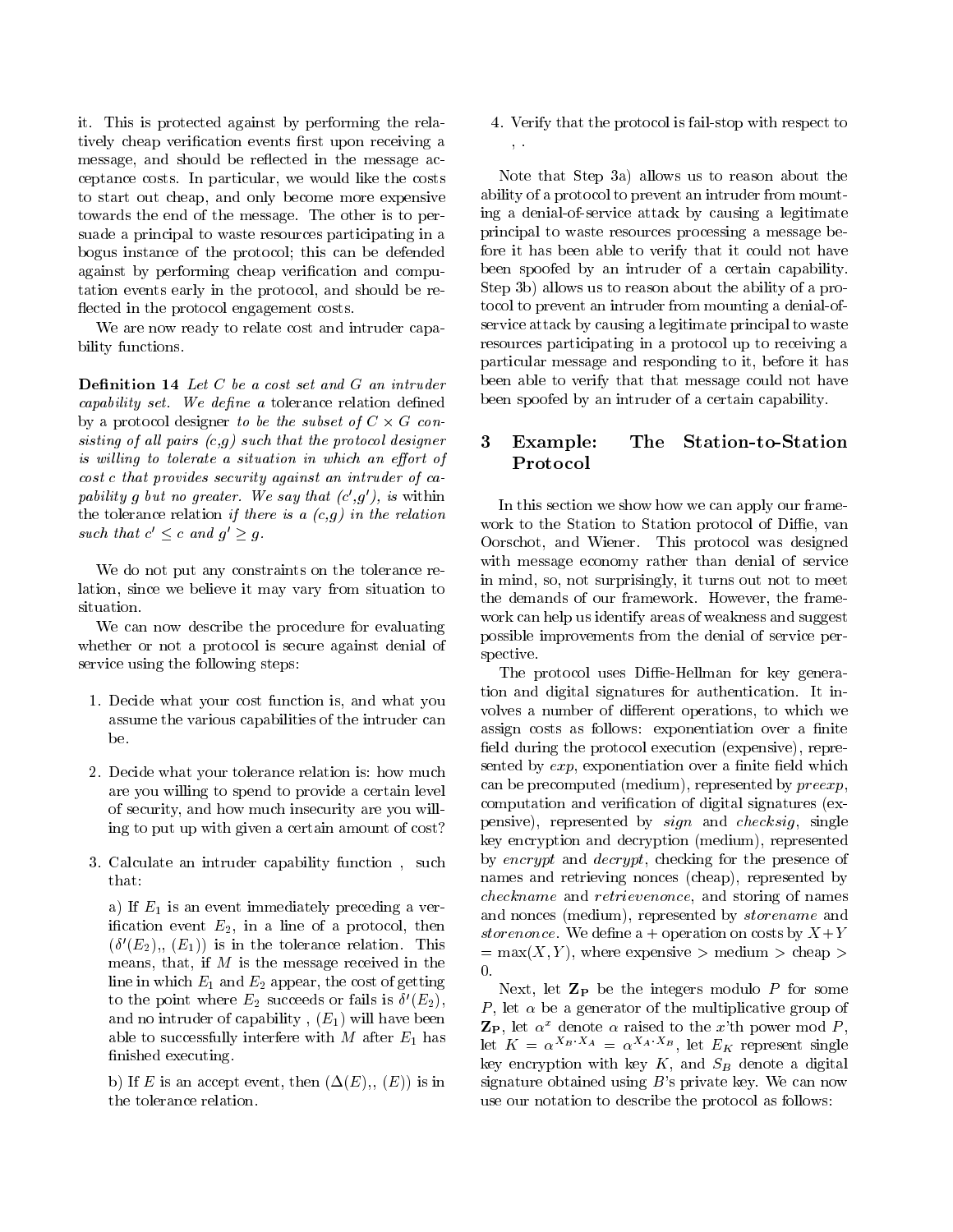- 1.  $A \rightarrow B$  : preexp<sub>1</sub> |  $\alpha^{X_A}$ ka kacamatan ing Kabupatèn Kabupatèn Kabupatèn Kabupatèn Kabupatèn Kabupatèn Kabupatèn Kabupatèn Kabupatèn Ka  $storenone<sub>1</sub>, storename<sub>1</sub>, accept<sub>1</sub>.$
- 2.  $B \rightarrow A$  :

 $\text{preexp}_1, \text{sign}_1, \text{exp}_1, \text{enerypt}_1$  $\alpha^{AB}$ ,  $E_K(S_B(\alpha^{AB}, \alpha^{AA}))$  $checkname_1$ , retrievenonce<sub>1</sub>, exp<sub>2</sub>, decrypt<sub>1</sub>,  $checksig_1$ ,  $accept_2$ .

3.  $A \rightarrow B$  :  $retrievenonce_2, sign_2, \ encrypt_2$  $E_K(S_A(\alpha^{A_A}, \alpha^{A_B}))$  $checkname_2, \n retrieve nonce_2, \n decryption_2,$  $checksig_2$ ,  $accept_4$ .

Since we are dealing with a protocol that has already been developed, rather than designing one from scratch, we will proceed in an order somewhat different than that recommended in the last section. First, we will determine the values of the cost functions. Secondly, we determine the intruder capability function with respect to which the protocol is fail-stop. We will use this to determine a likely set of tolerance relations, and discuss their signicance to the protocol.

We first note that protocol engagement cost function is expensive for all accept events. For the first, the responder  $B$  must compute the Diffie-Hellman key and sign a message. For the second, the initiator A must check a signature, compute a Diffie-Hellman key and sign a message. For the third,  $B$  must check a signature. For the message acceptance cost functions, none is defined for the first message, since it contains no verification events. For the second the cost of  $B$ 's checking the name is cheap, while the cost of  $B$ 's performing the signature is expensive. Likewise for the third message: the cost of A's checking a name is cheap, while the cost of its checking a signature is expensive.

How doesthe intruder capability function fare for the accept events? Clearly, since the first message is not authenticated at all, it protects only against a very weak intruder, so best we can take,  $(accept<sub>1</sub>)$  to be is the intruder with the powers of a non-malicious net work, or an intruder with the capability of sending a message. Any intruder who could create an acceptablelooking return address should be able to defeat the protocol at this point. We can take,  $(accept<sub>3</sub>)$  to the intruder with full powers (we have veried this using the NRL Protocol Analyzer). What is surprising, how ever, is,  $(accept_2)$ . We would expect this to also be an intruder with full powers, but as a matter of fact it is somewhat weaker. As was shown by Lowe in [15], the event  $accept_2$  is vulnerable against the following

attack, where I is the intruder, and  $I_Z$  is the intruder impersonating Z:

1.  $A \rightarrow I_B$  :  $\alpha^{X_A}$ 2.  $I_C \rightarrow B$  :  $\alpha^{X_A}$ 3.  $B \to I_C$  :  $\alpha^{AB}$ ,  $E_K(S_B(\alpha^{AB}, \alpha^{AA}))$ 4.  $I_B \rightarrow A : \alpha^{AB}, E_K(S_B(\alpha^{AB}, \alpha^{AA}))$ 5.  $A \rightarrow I_B : K(S_A(\alpha^{AA}, \alpha^{AB}))$ 

At this point A is convinced that it is sharing a key with  $B$ , although  $B$  knows nothing about this; if  $B$  received  $A$ 's final message it would reject it, since it is expecting a response from  $C$ . Note that all this attack requires is an intruder with the ability to intercept messages intended for B, and to forward them to  $B$  as messages from  $C$ . It does not need to be capable of performing any cryptographic operations such as exponentiation or the checking of a digital signature.

Since this is an attack against the initiator, not the responder, it is potentially less useful for tying up resources; the victim must decide to initiate an instance of the protocol before the attack can be mounted. (Note that a successful denial-of-service attack using this vulnerability would require the initiator to start the protocol not once, but many times.) On the other hand, it can be thought of as a service spoofing attack, since  $A$  thinks it shares a key with  $B$ , when in fact it does not.

We now discuss what the values of, for the verification events. The first verification event is *checkname*<sup>1</sup>. Since no verication is done before the name is checked, the associated, is the intruder with the powers of a non-malicious network. However, since no event except the reception of the message precedes *checkname*<sup>1</sup> at that line, and the cost of  $checkname_1$  itself is quite low, the pair  $(c,g)$  computed should be well within any tolerance relation. The next verification event is  $checksig_1$ . The message acceptance cost of *checksig*<sub>1</sub> is expensive; however,  $(decrypt<sub>1</sub>)$ , the immediately preceding event, is an intruder who is not able to forge B's return address and prevent messages from reaching their destinations, in other words a relatively weak intruder. This pair would probably not be within most tolerance relations. The next verification event is  $checkname_2$ . Again, the message acceptance cost of  $checkname<sub>2</sub>$  is cheap, while the assurance provided before  $checkname_2$  is executed is against an intruder with the powers of a non-malicious network. Again, the associated pair  $(c,q)$  should be well within any tolerance relation. Finally, the last verification event is  $checksig_2$ . Again, the message acceptance cost of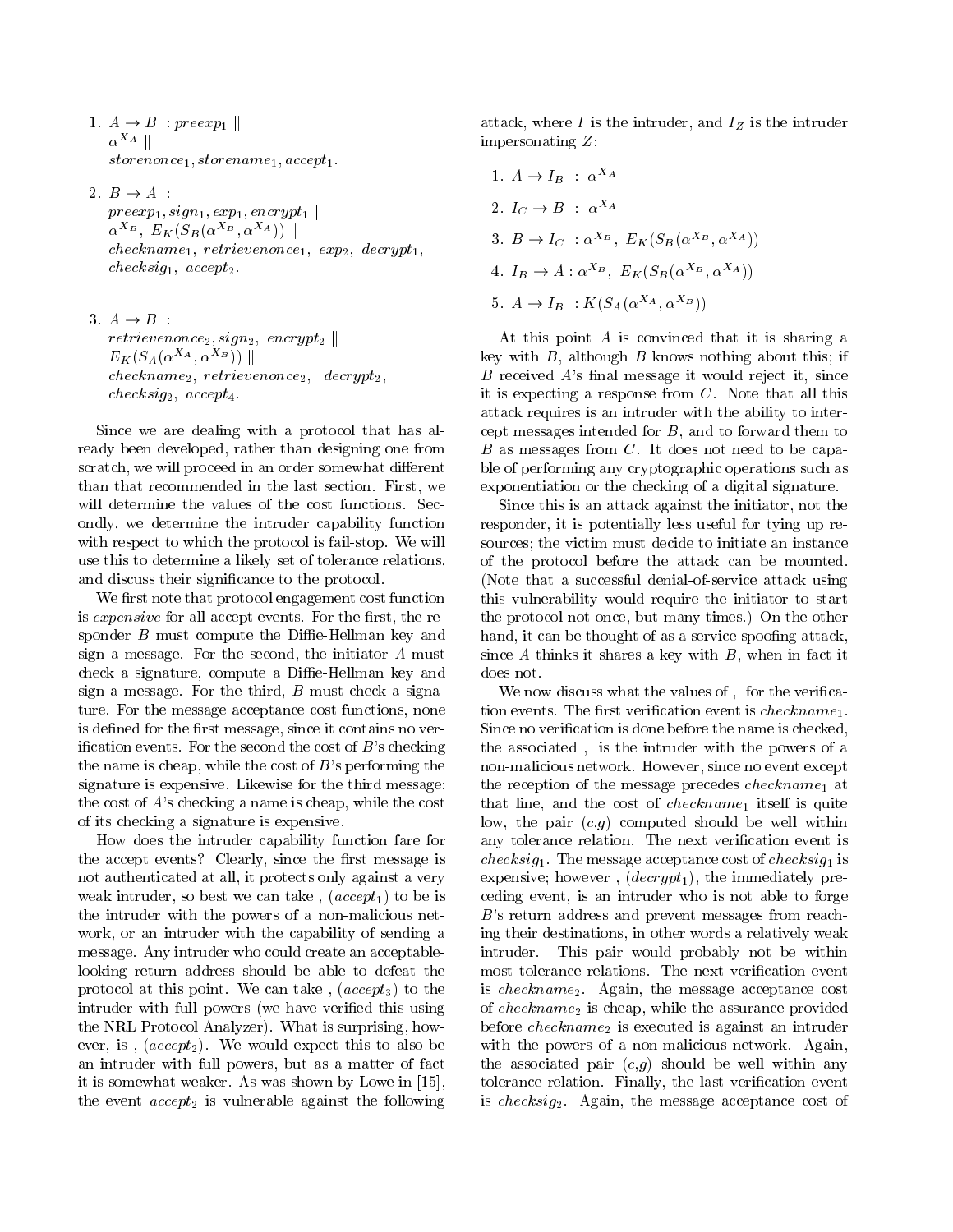$checksig_2$  is expensive, but the assurance provided until  $checksig_2$  has been executed successfully is relatively weak: it is only strong against an intruder who cannot forge A's address and prevent messages from reaching their destinations.

Thus the Station-to-Station protocol, as it stands, is vulnerable to denial of service attacks in several places. In the first message, an intruder who is capable of doing nothing more than sending messages could send a bogus message and cause the responder to waste resources responding to it. Likewise, since the only cheap interim checks on the last two messages are weak, an intruder who is capable of faking return addresses could cause either initiator or responder to waste resources in processing a bogus message. Finally, though less seriously, a somewhat more capable intruder could mount Lowe's attack and convince an initiator that it is sharing a key with a responder when it does not, and when the responder is not even expecting a message from the initiator.

There are a number of ways in which this protocol could be strengthened against denial of service attacks. First, a cookie exchange could be done initially, to introduce some weak authentication before the major message exchange starts, as is done in the IKE protocol [8], which uses a protocol based on the stationto-station protocol. Secondly, if cookies are included in second and third messages, checking them could provide weak authentication for these as well (as is also done by IKE). Weak authentication could also be provided by including both  $\alpha^{A}$  and  $\alpha^{A}$  in the second prot and third messages, so that either party  $Y$  could check for the presence of  $\alpha^{X_Y}$  before proceeding with the more expensive verification steps. Finally, Lowe's attack could be prevented by including the identity of the intended receiver in the signed part of the message, as is recommended in [15].

# 4 Applicability of Existing Tools and Models

In this section, we consider how some of the existing tools and methods could be applied within our frame work.

We begin with belief logics. To look at them, we would not expect belief logics such as BAN [2] to be very useful within our framework. They use an implicit model of the intruder, and guarantee properties such as freshness and authentication, not immunity against intruders of various strengths. However, like our frame work, BAN and similar logics are used to analyze protocols incrementally; one sees what degree of security is provided by each message as it is processed. And,

although the properties guaranteed by these logics are currently cast in terms of beliefs in the properties of keys and messages, not properties of the intruder, there does not seem to be any inherent reason why they could not be recast as statements about what capabilities the intruder is supposed to have. For example, consider a message that contains a fresh sub-element, such as a cookie. That message is authentic if we assume the the intruder is not able to read and modify messages in real time. On the other hand, a signed message containing a fresh sub-element is authenticated in the face of a stronger intruder.

We next consider tools that make use of state exploration techniques in some form or the other. These include model checkers such as  $FDR/Casper$  [16] or Mur $\phi$ [22], specialized tools such as the Interrogator [20] that provide much of the same capability but are fine-tuned for cryptographic protocol analysis, and tools such as the NRL Protocol Analyzer [17] that combine state exploration with a limited theorem-proving capability. What all of these tools have in common is that at some point their designers implemented the standard intruder model as part of the tool. Thus, in order to make use of our framework, it would be necessary to have the option to replace the standard intruder with intruders of different strengths. This should not be too difficult, since all these tools model the intruder as an independent state machine; all that is needed is to replace this state machine with another. Similarly, most uses of theorem provers to analyze cryptographic protocols (e.g. Paulson [23]), include an independent specification of an intruder; thus it should be straightforward to deal with intruders of various strengths for theorem provers as well as state exploration tools.

Another issue remains to be considered, however. Usually, when we attempt to prove security of cryptographic protocols, we examine only a handful or properties, e.g., that two parties always agree on a key, that the key is not a replay, that the key remains secret, and so forth. In the case of denial of service, we are attempting to prove at least one goal for each accept event (and thus for each message sent), as well as one goal for each verication event. Thus the work involved could be multiplied several times. The model checkers have an advantage here; since model checkers verify whether or not a program satisfies its specification, all the user has to do is write a specication in terms of all the security goals that are relevant to a particular intruder strength, and run the protocol together with that intruder. Thus it may be possible to proceed so that the amount of work really only increases by a factor equal to the number of intruder strengths involved.

In the case of tools such as theorem provers and the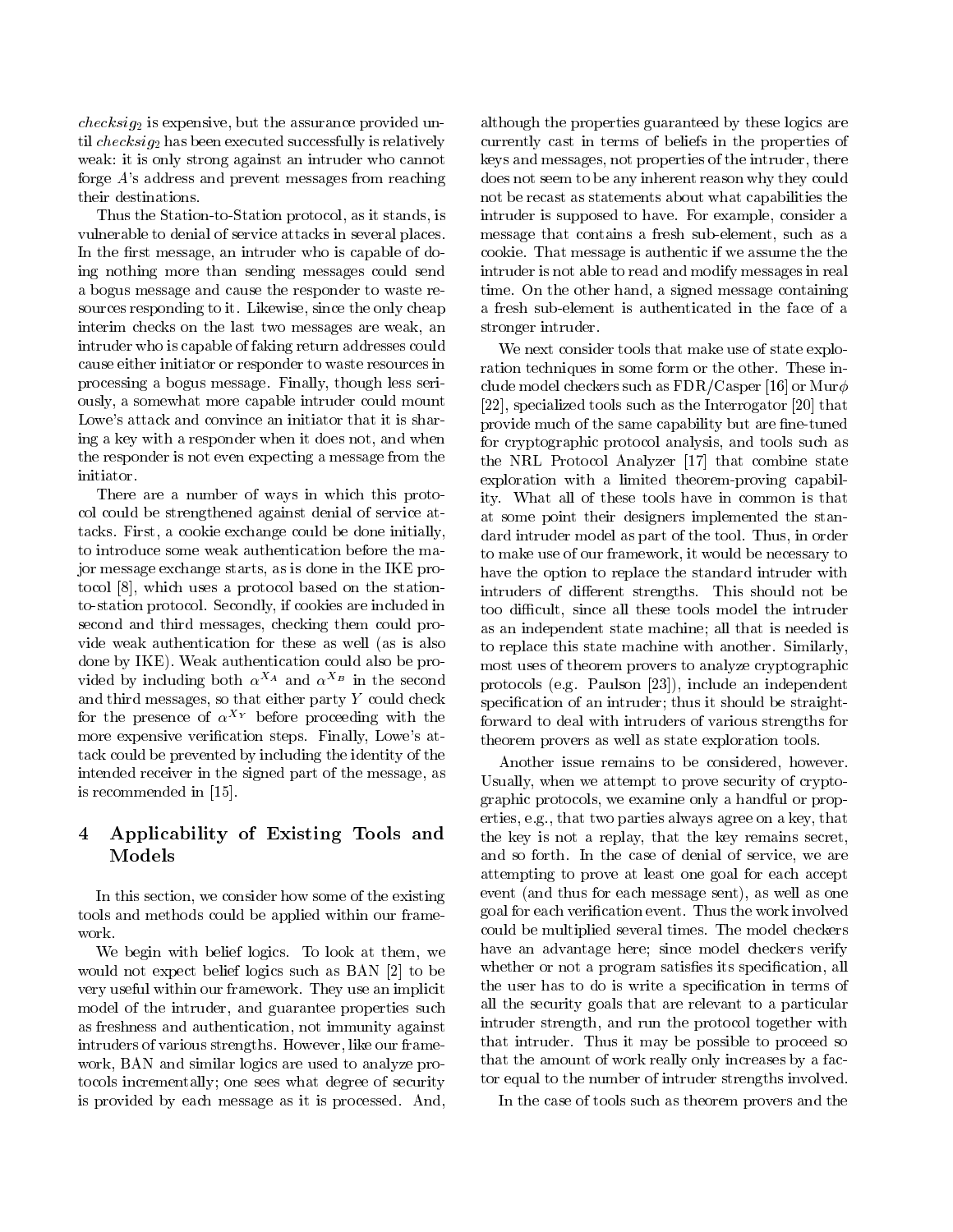NRL Protocol Analyzer, in which goals are veried separately, the problem is a little more difficult. In this case it would probably be necessary to develop some standard lemmas involving different goals and intruders of different strengths to allow us to use the weaker results that we find to aid us in proving the stronger ones. This is an open area of research.

Finally, we consider the applicability of high-level protocol description languages, such as CAPSL [21] and Casper [16]. These languages are based on the popular Alice-and-Bob notation, so the most straightforward thing would appear to be to include the annotations that we have used in building our frame work. But, as a matter of fact, this may not be necessary. Translators for these languages commonly infer the necessary operations directly from the specication; there is no reason that they should not also be able to derive a sequence of such operations that is optimal with respect to increasing cost, assuming that they are given the cost of each type of operation. Thus, all that would be needed to be added to the high-level specification would be an estimate of the cost of each type of operation; these could even be built into the 6 translators when they are well understood.

### $\mathbf{5}$ **Conclusion**

We have developed a framework for reasoning about network denial of service, and indicated how existing tools and methods could be modied for reasoning within this framework. But there is still much work that remains to be done. Denial of service, unlike authentication, is a matter of degree. No protocol is completely immune against denial of service attacks. Moreover certain types of mechanisms, such as strong authentication, may make a protocol more resistant to one kind of attack but more vulnerable to other kinds. Things are made even more complicated by the fact that certain types of denial of service attacks may take advantage of other, previous, denial of service attacks. For example, an attack that requires an intruder to impersonate another principal may be easier to implement if that principal was disabled by a denial of service attack. This may include extending our model to cases in which intruder strengths may vary for different executions of a protocol. Thus, we need ways of measuring the degree to which a protocol is vulnerable to denial of service, and ways of using our measurements to reason about the different ways denial of service requirements can interact.

Another issue arises from the possible interaction of our framework with other classes of defenses against denial of service. For example, the SYN attack depends

upon the necessary fact that principals must store state information when they participate in a protocol. There is no way to make this requirement go away, but it is possible to mitigate the bad effects by paying careful attention to such matters as how much state information is held, and for how long. We have not addressed this problem here, but others have begun applying formal techniques to its analysis [14]. It may turn out to be useful to pursue this matter further and see if our framework can be adapted and/or expanded to take into account countermeasures such as these. Another possibility for further investigation is the use of cryptographic "puzzles" to increase the difficulty of a clients' making any connection whether genuine or fake, thus making it more difficult for a malicious client to flood a server [9]. Here, the concept of increasing the client's work is still used, but the cryptographic functions are used directly to increase a client's workload instead of to provide authentication. It may be that, with some modification, our framework could be extended to handle this type of defense.

## ${\bf Acknowledgments}$

We would like to thank Stephen Brackin and the anonymous referees for their helpful comments on earlier versions of this paper. This work was supported by ONR.

# References

- [1] Stephen Brackin, Catherine Meadows, and Jonathan Millen. CAPSL interface for the NRL Protocol Analyze. In Proceedings of ASSET'99. IEEE Computer Society Press, March 1999.
- [2] Michael Burrows, Martín Abadi, and Roger Needham. A Logic of Authentication. ACM Transactions in Computer Systems,  $8(1):18-36$ , Feb. 1990.
- [3] W. Diffie, P. C. van Oorschot, and M. J. Wiener. Authentication and authenticated key exchanges. Designs, Codes, and Cryptography, 1992.
- [4] F. Javier Thayer Fabrega, Jonathan C. Herzog, and Joshua D. Guttman. Strand spaces: Why is a security protocol correct? In Proceedings of the 1998 IEEE Symposium on Security and Privacy, pages 160-171. IEEE Computer Society Press, May 1998.
- [5] V. Gligor. A note on the denial-of-service problem. In Proceedings of the 1983 Symposium on Security and Privacy, pages  $139-149$ . IEEE Computer Society Press, 1983.